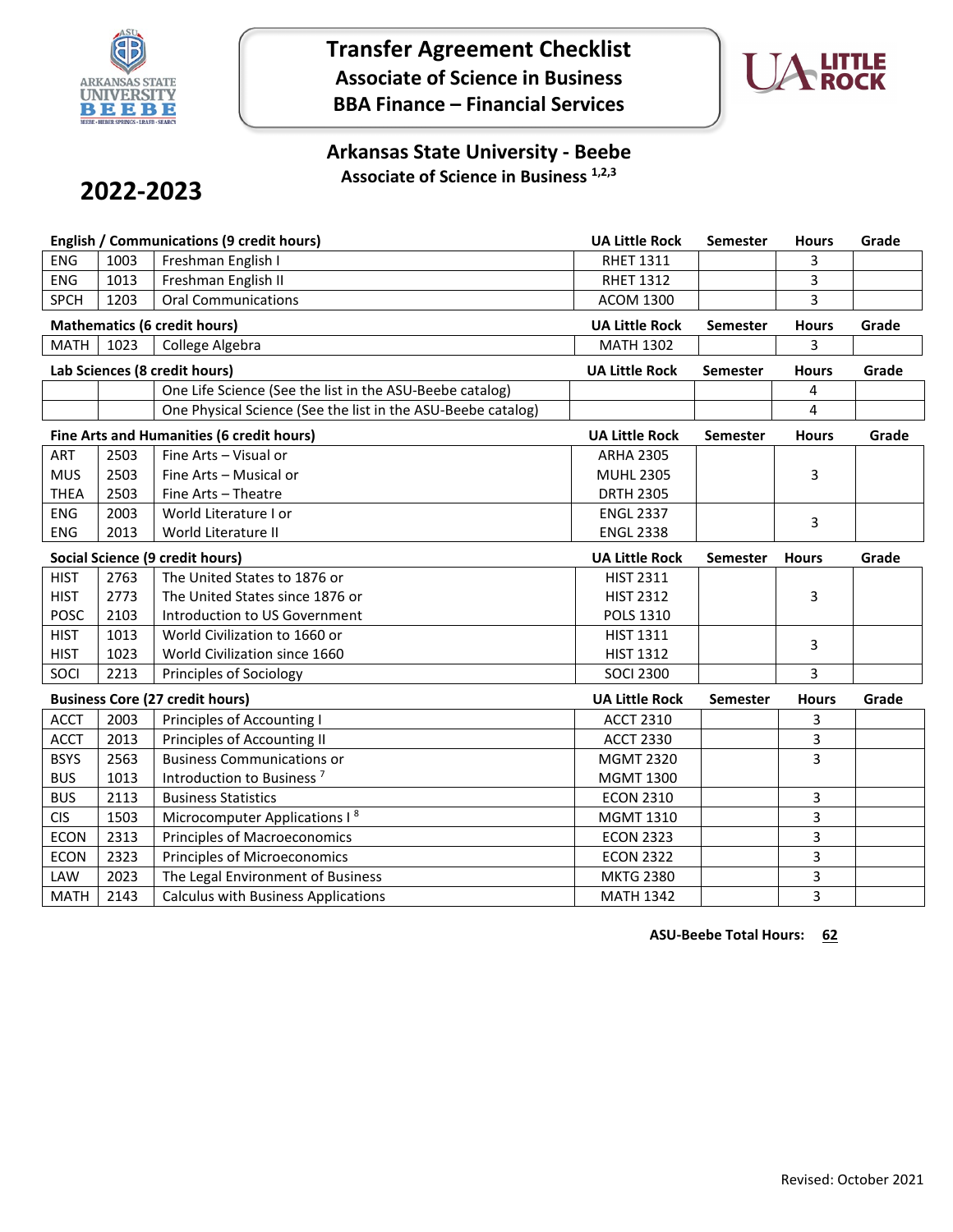

**Transfer Agreement Checklist Associate of Science in Business BBA Finance – Financial Services**



### **University of Arkansas at Little Rock**

#### **Bachelor of Business Administration – Finance – Financial Services4 2022-2023**

#### **Professional Business Courses (28 credit hours) Semester Hours Grade**  BSAD 2010/4010 Career Catalyst <sup>6</sup> 0 BSAD 3100 Business Professionalism and the set of the set of the set of the set of the set of the set of the set of the set of the set of the set of the set of the set of the set of the set of the set of the set of the set BINS 3305 Information Systems for Decision Making 3 BINS 3352 Data Analysis and Visualization 3 and 30 and 30 and 30 and 30 and 30 and 30 and 30 and 30 and 30 and 30 and 30 and 30 and 30 and 30 and 30 and 30 and 30 and 30 and 30 and 30 and 30 and 30 and 30 and 30 and 30 and BINS 3380 Business Communication 3 ECON 3355 Quantitative Business Analysis 3355 and the state of the state of the state of the state of the state of the state of the state of the state of the state of the state of the state of the state of the state of the FINC 3310 Business Finance 3 and 3 and 3 and 3 and 3 and 3 and 3 and 3 and 3 and 3 and 3 and 3 and 3 and 3 and 3 and 3 and 3 and 3 and 3 and 3 and 3 and 3 and 3 and 3 and 3 and 3 and 3 and 3 and 3 and 3 and 3 and 3 and 3 a MGMT 3300 Principles of Management 3 and 3 and 3 and 3 and 3 and 3 and 3 and 3 and 3 and 3 and 3 and 3 and 3 and 3 and 3 and 3 and 3 and 3 and 3 and 3 and 3 and 3 and 3 and 3 and 3 and 3 and 3 and 3 and 3 and 3 and 3 and 3 MGMT 3304 Deperations Management 3 and 3 and 3 and 3 and 3 and 3 and 3 and 3 and 3 and 3 and 3 and 3 and 3 and 3 and 3 and 3 and 3 and 3 and 3 and 3 and 3 and 3 and 3 and 3 and 3 and 3 and 3 and 3 and 3 and 3 and 3 and 3 a MGMT | 4380 Business Strategy (Capstone Course) 3 MKTG 3350 Principles of Marketing 3 and 3 and 3 and 3 and 3 and 3 and 3 and 3 and 3 and 3 and 3 and 3 and 3 and 3 and 3 and 3 and 3 and 3 and 3 and 3 and 3 and 3 and 3 and 3 and 3 and 3 and 3 and 3 and 3 and 3 and 3 and 3

|             |      | <b>Finance – Financial Services Major Requirements (12 credit hours)</b> | Semester | <b>Hours</b> | Grade |
|-------------|------|--------------------------------------------------------------------------|----------|--------------|-------|
| <b>FINC</b> | 3330 | Principles of Insurance                                                  |          |              |       |
| <b>FINC</b> | 3340 | <b>Financial Markets and Institutions</b>                                |          |              |       |
| <b>FINC</b> | 3350 | Investment Analysis                                                      |          |              |       |
| <b>FINC</b> | 4360 | Risk Management                                                          |          |              |       |

| <b>Finance Electives (12 credit hours)</b> |      |                                                                            | Semester | <b>Hours</b> | Grade |
|--------------------------------------------|------|----------------------------------------------------------------------------|----------|--------------|-------|
| <b>ACCT</b>                                | 3321 | <b>Federal Taxation I or</b>                                               |          |              |       |
| <b>FINC</b>                                | 4320 | Bank Financial Management or                                               |          |              |       |
| <b>FINC</b>                                | 4341 | Commercial Property and Liability or                                       |          |              |       |
| <b>FINC</b>                                | 4362 | Derivatives or                                                             |          |              |       |
| <b>FINC</b>                                | 4363 | Financing Entrepreneurial Ventures or                                      |          |              |       |
| <b>FINC</b>                                | 4364 | Employee Benefits or                                                       |          |              |       |
| <b>FINC</b>                                | 4371 | Real Estate Finance and Investment or                                      |          | 12           |       |
| <b>FINC</b>                                | 4380 | Portfolio Management or                                                    |          |              |       |
| <b>FINC</b>                                | 4383 | Applied Equity Analysis or                                                 |          |              |       |
| <b>FINC</b>                                | 4396 | Cooperative Education or                                                   |          |              |       |
| <b>FINC</b>                                | 4399 | Independent Study                                                          |          |              |       |
|                                            |      | (Note: No more than 2 courses (6 hours) can be taken from: FINC 4341, FINC |          |              |       |
|                                            |      | 4396, FINC 4360, and ACCT 3321.)                                           |          |              |       |

| Electives (6 credit hours) |  |  | Semester               | <b>Hours</b>                                    | Grade |  |
|----------------------------|--|--|------------------------|-------------------------------------------------|-------|--|
|                            |  |  | Unrestricted Electives |                                                 | ь     |  |
|                            |  |  |                        | <b>UA Little Rock Total Hours:</b><br><u>58</u> |       |  |
|                            |  |  |                        | Total Hours: 120 <sup>5</sup>                   |       |  |

<sup>1</sup> See your advisor at University of Arkansas Pulaski Technical College for degree and graduation information.

<sup>2</sup> UA Little Rock transfer course designations are either guaranteed by ACTS (acts.adhe.edu) or have been approved as a substitution by UA Little Rock. Unless otherwise noted, courses for which no UA Little Rock equivalent course is listed would transfer in as elective credit.

<sup>3</sup> Students completing the Associate of Science in Business degree requirements, as shown above, with minimum 2.25 cumulative GPA and a grade of C or greater in Composition II and College Algebra, will have satisfied the UA Little Rock Lower Level Core requirements and will be admitted to the College of Business and the Bachelor of Business Administration degree program as a junior.

<sup>4</sup> For more specific information about degree requirements within the junior and senior years at UA Little Rock, please review the UA Little Rock Undergraduate Catalog (http://ualr.edu/catalogs/undergraduate-catalog) and consult your UA Little Rock academic advisor.